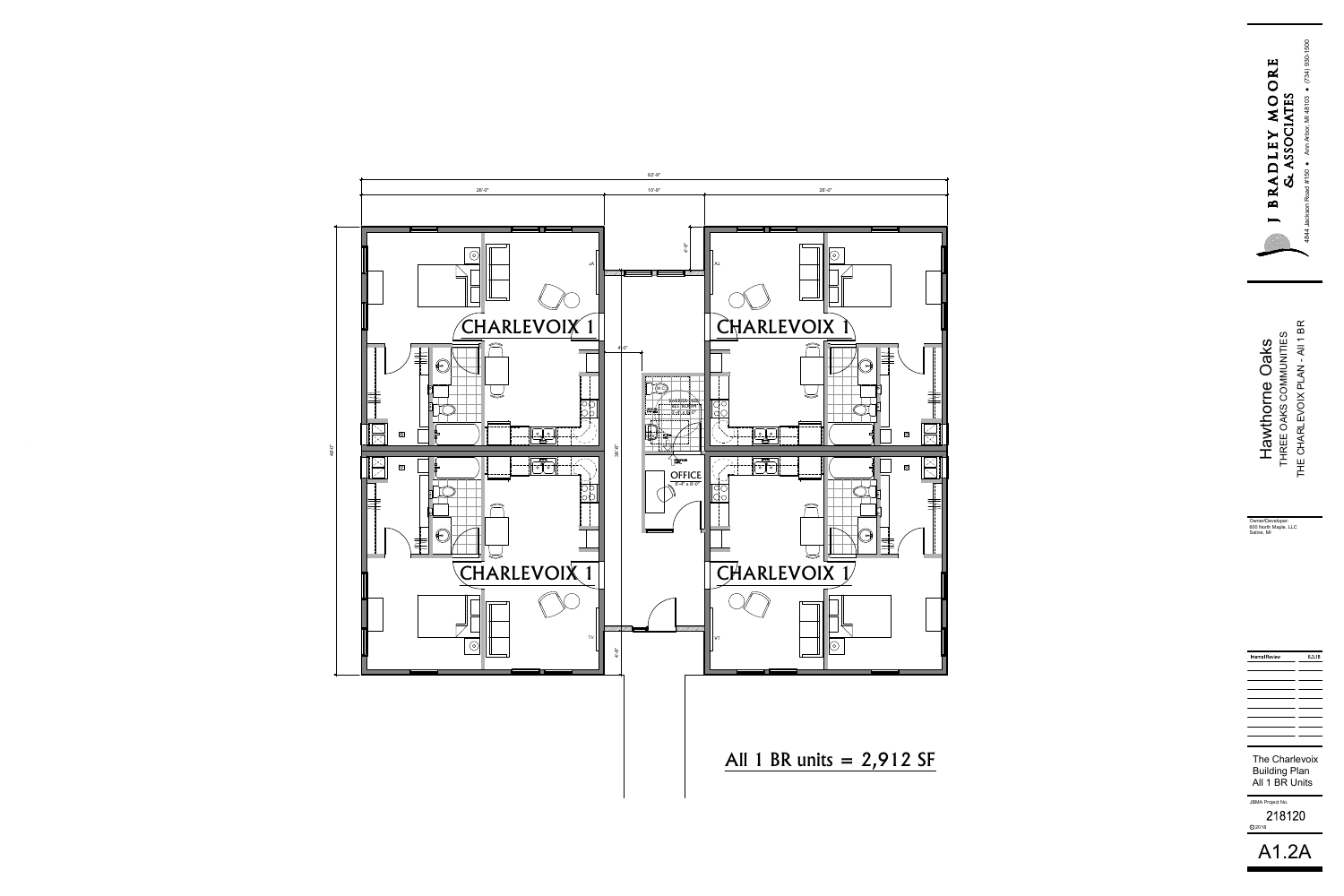



Hawthorne Oaks<br>THREE OAKS COMMUNITIES<br>THE CHARLEVOIX PLAN - AII 2 BR An Fregret No.<br>
A1.2CTHE CHARLEVOIX PLAN - AII 2 BR<br>
A1.2CTHE CHARLEVOIX PLAN - AII 2 BR<br>
A1.2CTHE CHARLEVOIX PLAN - AII 2 BR<br>
An Fregret No.<br>
218120<br>
A1.2CTHE CHARLEVOIX PLAN - AII 2 BR<br>
CHARLEVOIX PLAN - AII 2 BR<br>
CHARLE

Owner/Developer: 600 North Maple, LLC

| the contract of the contract of the contract of the contract of the contract of the contract of                                                                                                                                      |  |
|--------------------------------------------------------------------------------------------------------------------------------------------------------------------------------------------------------------------------------------|--|
|                                                                                                                                                                                                                                      |  |
|                                                                                                                                                                                                                                      |  |
|                                                                                                                                                                                                                                      |  |
|                                                                                                                                                                                                                                      |  |
| <u> Andreas Andreas Andreas Andreas Andreas Andreas Andreas Andreas Andreas Andreas Andreas Andreas Andreas Andreas</u>                                                                                                              |  |
|                                                                                                                                                                                                                                      |  |
|                                                                                                                                                                                                                                      |  |
|                                                                                                                                                                                                                                      |  |
|                                                                                                                                                                                                                                      |  |
| <u> Andreas Andreas Andreas Andreas Andreas Andreas Andreas Andreas Andreas Andreas Andreas Andreas Andreas Andreas</u>                                                                                                              |  |
|                                                                                                                                                                                                                                      |  |
|                                                                                                                                                                                                                                      |  |
|                                                                                                                                                                                                                                      |  |
|                                                                                                                                                                                                                                      |  |
| <u> Andreas Andreas Andreas Andreas Andreas Andreas Andreas Andreas Andreas Andreas Andreas Andreas Andreas Andreas</u>                                                                                                              |  |
|                                                                                                                                                                                                                                      |  |
|                                                                                                                                                                                                                                      |  |
|                                                                                                                                                                                                                                      |  |
|                                                                                                                                                                                                                                      |  |
| <u> Andreas Andreas Andreas Andreas Andreas Andreas Andreas Andreas Andreas Andreas Andreas Andreas Andreas Andreas</u>                                                                                                              |  |
|                                                                                                                                                                                                                                      |  |
|                                                                                                                                                                                                                                      |  |
|                                                                                                                                                                                                                                      |  |
|                                                                                                                                                                                                                                      |  |
|                                                                                                                                                                                                                                      |  |
| <u> Andreas Andreas Andreas Andreas Andreas Andreas Andreas Andreas Andreas Andreas Andreas Andreas Andreas Andreas Andreas Andreas Andreas Andreas Andreas Andreas Andreas Andreas Andreas Andreas Andreas Andreas Andreas Andr</u> |  |
|                                                                                                                                                                                                                                      |  |
|                                                                                                                                                                                                                                      |  |
|                                                                                                                                                                                                                                      |  |
|                                                                                                                                                                                                                                      |  |
|                                                                                                                                                                                                                                      |  |
|                                                                                                                                                                                                                                      |  |
|                                                                                                                                                                                                                                      |  |
|                                                                                                                                                                                                                                      |  |
|                                                                                                                                                                                                                                      |  |
| <u> Andreas Andreas and Andreas Andreas and Andreas and Andreas and Andreas and Andreas and Andreas and Andreas Andreas and Andreas and Andreas and Andreas and Andreas and Andreas and Andreas and Andreas and Andreas and Andr</u> |  |
|                                                                                                                                                                                                                                      |  |
|                                                                                                                                                                                                                                      |  |
|                                                                                                                                                                                                                                      |  |
|                                                                                                                                                                                                                                      |  |
|                                                                                                                                                                                                                                      |  |
|                                                                                                                                                                                                                                      |  |
|                                                                                                                                                                                                                                      |  |
|                                                                                                                                                                                                                                      |  |
|                                                                                                                                                                                                                                      |  |
|                                                                                                                                                                                                                                      |  |

8.3.18

**Internal Review** 

C 2018

A1.2C

The Charlevoix Building Plan All 2 BR Units

JBMA Project No.

218120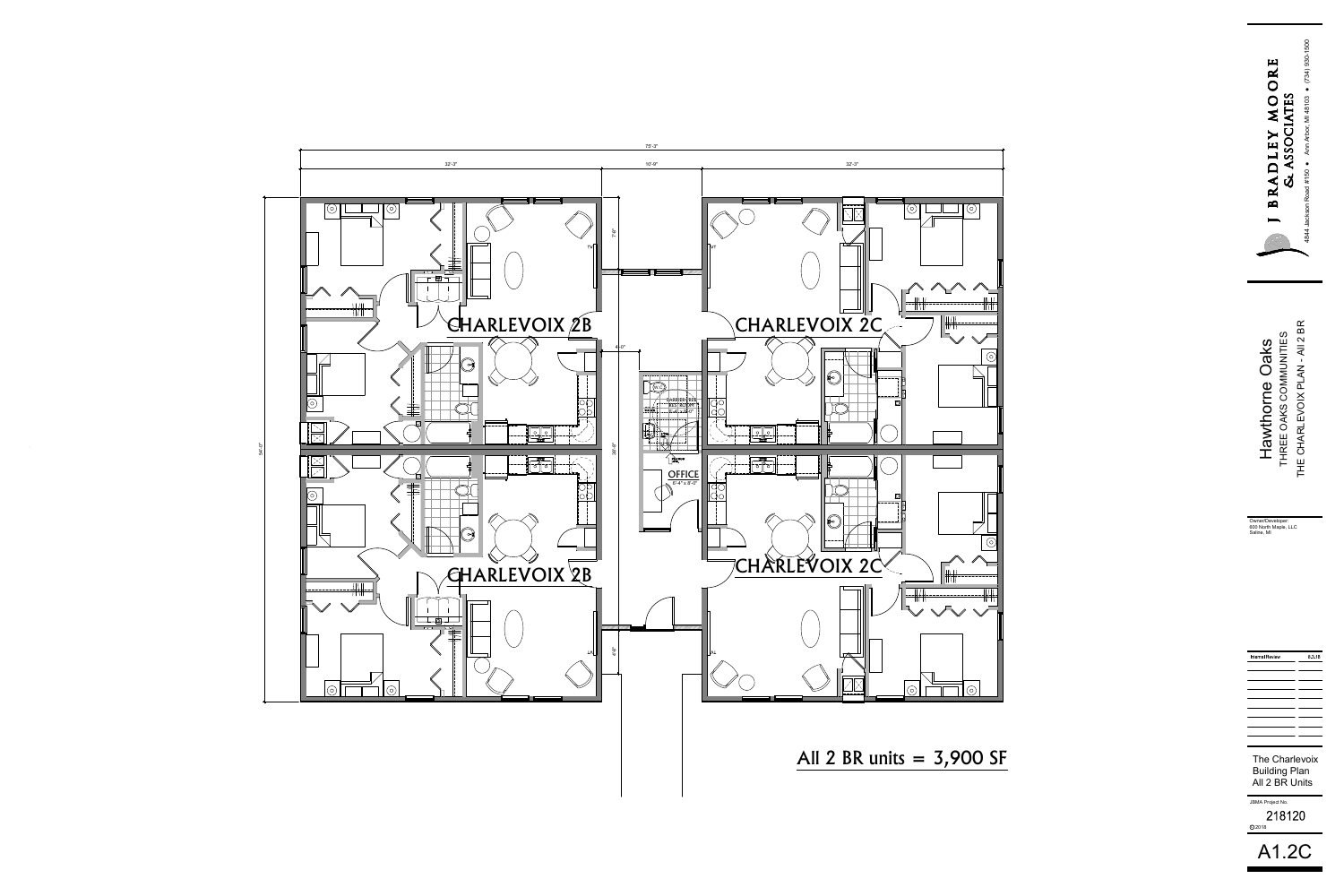



Hawthorne Oaks<br>THREE OAKS COMMUNITIES<br>THE CHARLEVOIX PLAN

| Hawthorne Oaks<br>THE CHARLEVOIX PLAN<br><b>THREE OAKS COMMUNIT</b> |  |
|---------------------------------------------------------------------|--|
| Owner/Developer:<br>Meadowview Condominiums<br>Ann Arbor, MI        |  |
| 7 27 18<br><b>REVIEW</b>                                            |  |
| <b>The Charlevoix</b><br><b>Building Plan</b>                       |  |
| JBMA Project No.<br>218120<br>C2018                                 |  |
| A1.2                                                                |  |

## The Charlevoix Building Plan